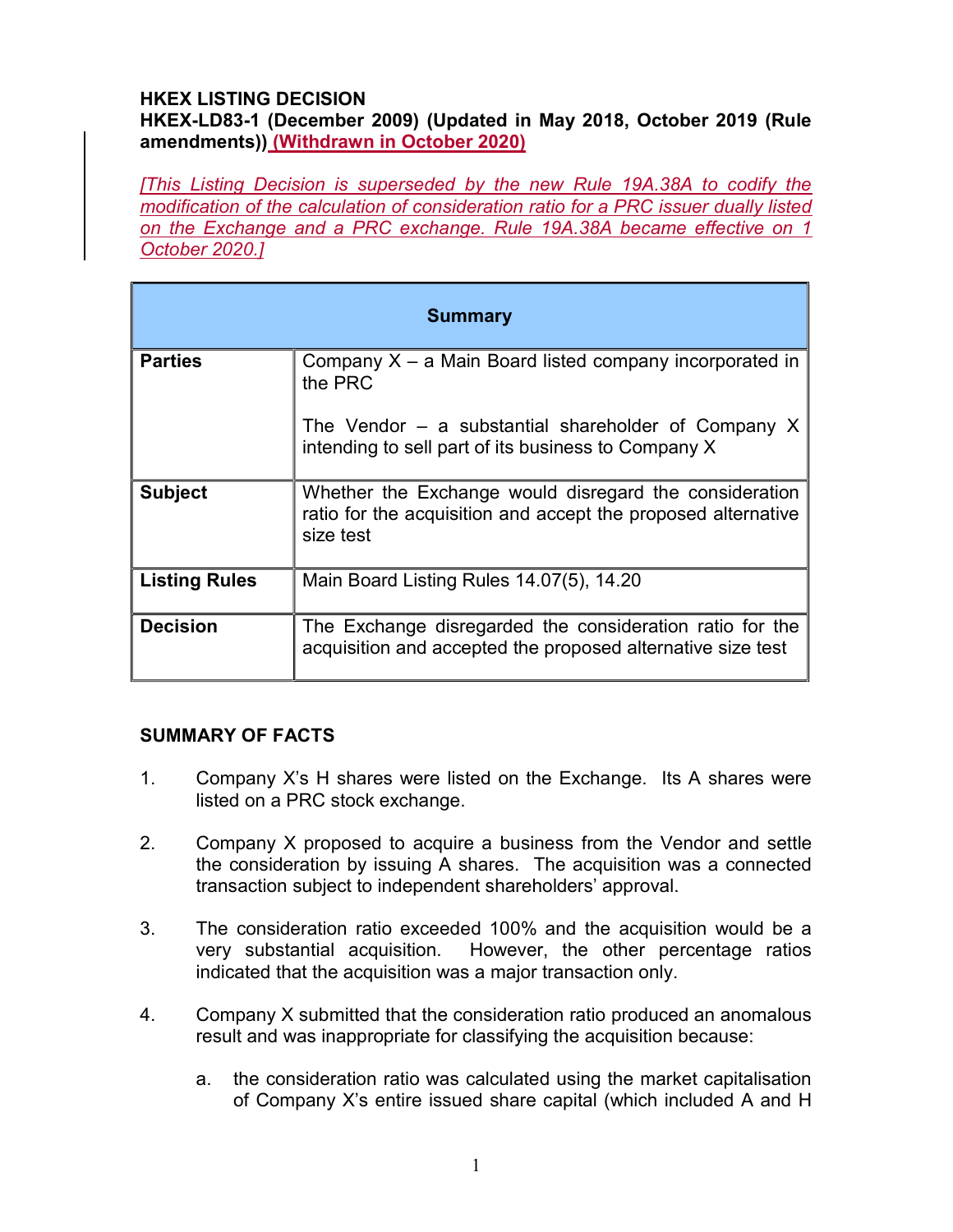shares) based on the market value of its H shares only. It would not fairly reflect Company X's market capitalisation because its H shares represented less than half of its total issued share capital, and had been trading at a significant discount to the trading price of its A shares for a considerable period before the acquisition; and

- b. the consideration for the acquisition would be paid in full by Company X issuing new A shares to the Vendor. The issue price would be determined based on the trading price of it's A shares as required under PRC laws and regulations.
- 5. Company X proposed an alternative size test based on the average market value of its A shares and the average market value of its H-shares for 5 trading days immediately before the transaction date. The alternative consideration test was less than 40%.

## **ISSUE**

6. Whether the Exchange would disregard the consideration ratio for the acquisition and accept the proposed alternative size test.

## APPLICABLE LISTING RULES OR PRINCIPLES

7. Rule 1.01 defines "market capitalisation" as:

the market value of the entire size of an issuer, which shall include all classes of securities of the issuer, irrespective of whether any of such class(es) of securities are unlisted, or listed on other regulated market(s).

8. Rule 14.07(5) provides the calculation of a consideration ratio as follows:

the consideration divided by the total market capitalisation of the listed issuer. The total market capitalisation is the average closing price of the listed issuer's securities as stated in the Exchange's daily quotations sheets for the five business days immediately preceding the date of the transaction (see in particular rule 14.15);

9. Rule 14.20 provides that:

the Exchange may, where any of the calculations of the percentage ratios produces an anomalous result or is inappropriate to the sphere of activity of the listed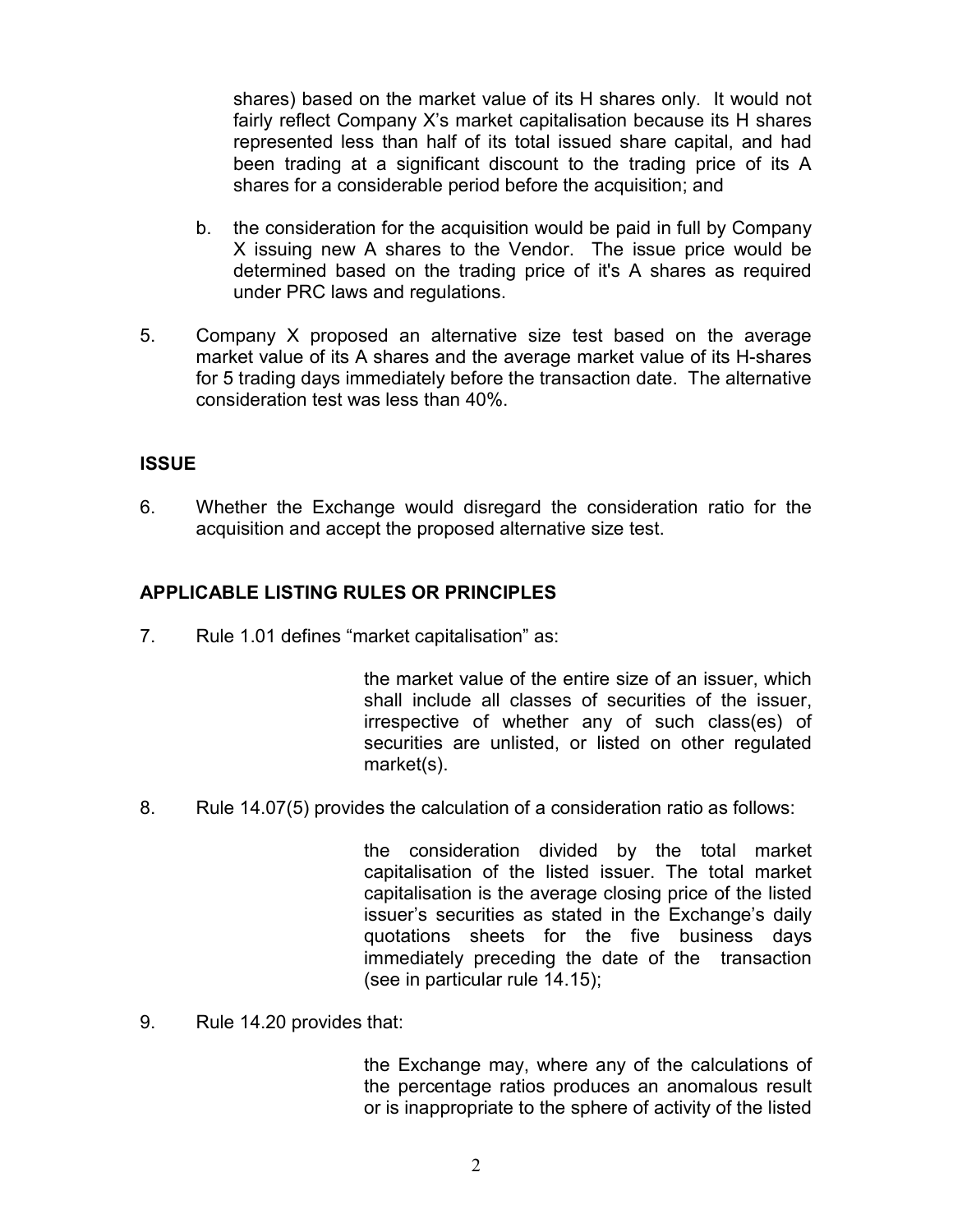issuer, disregard the calculation and substitute other relevant indicators of size, including industry specific tests. The listed issuer must provide alternative tests which it considers appropriate to the Exchange for consideration.

### **ANALYSIS**

- 10. Rule 14.07 sets out five percentage ratios for assessing the impact of a transaction on an issuer. The consideration ratio provides an indication of the materiality of the transaction by reference to the issuer's size measured by market capitalisation. The market price of the issuer's shares listed on the Exchange should be used to determine its market capitalisation (including securities that are unlisted or listed on other markets).
- 11. In this case, Company X had a substantial amount of A shares listed on another stock exchange and the consideration for the acquisition would be fully settled by issuing new A shares at a price determined based on its A shares' trading price. Given the substantial difference between the A and H share prices, it was reasonable to compare the consideration with Company X's market value that took into account its share trading activities on both the Exchange and the PRC stock exchange. The Exchange therefore accepted Company X's proposed alternative test in place of the consideration ratio which produced an anomalous result.

#### **DECISION**

12. The Exchange disregarded the consideration ratio for the acquisition and accepted the proposed alternative size test.

#### SUBSEQUENT DEVELOPMENT - MODIFICATION TO THE CONSIDERATION RATIO FOR PRC ISSUERS (added in May 2018)

13. On 20 April 2018, the Exchange obtained the SFC's consent for the modification of the consideration ratio under Main Board Rule 14.07(4) (or GEM Rule 19.07(4)) for classifying notifiable and connected transactions of PRC listed issuers with A and/or B shares listed on a PRC stock exchange. When an issuer calculates the total market capitalisation for the purpose of the consideration ratio, the market capitalisation of its A and/or B shares is to be determined based on the average closing price of the respective shares for the 5 business days preceding the transaction. (See also FAQ Series 1, No. 49)